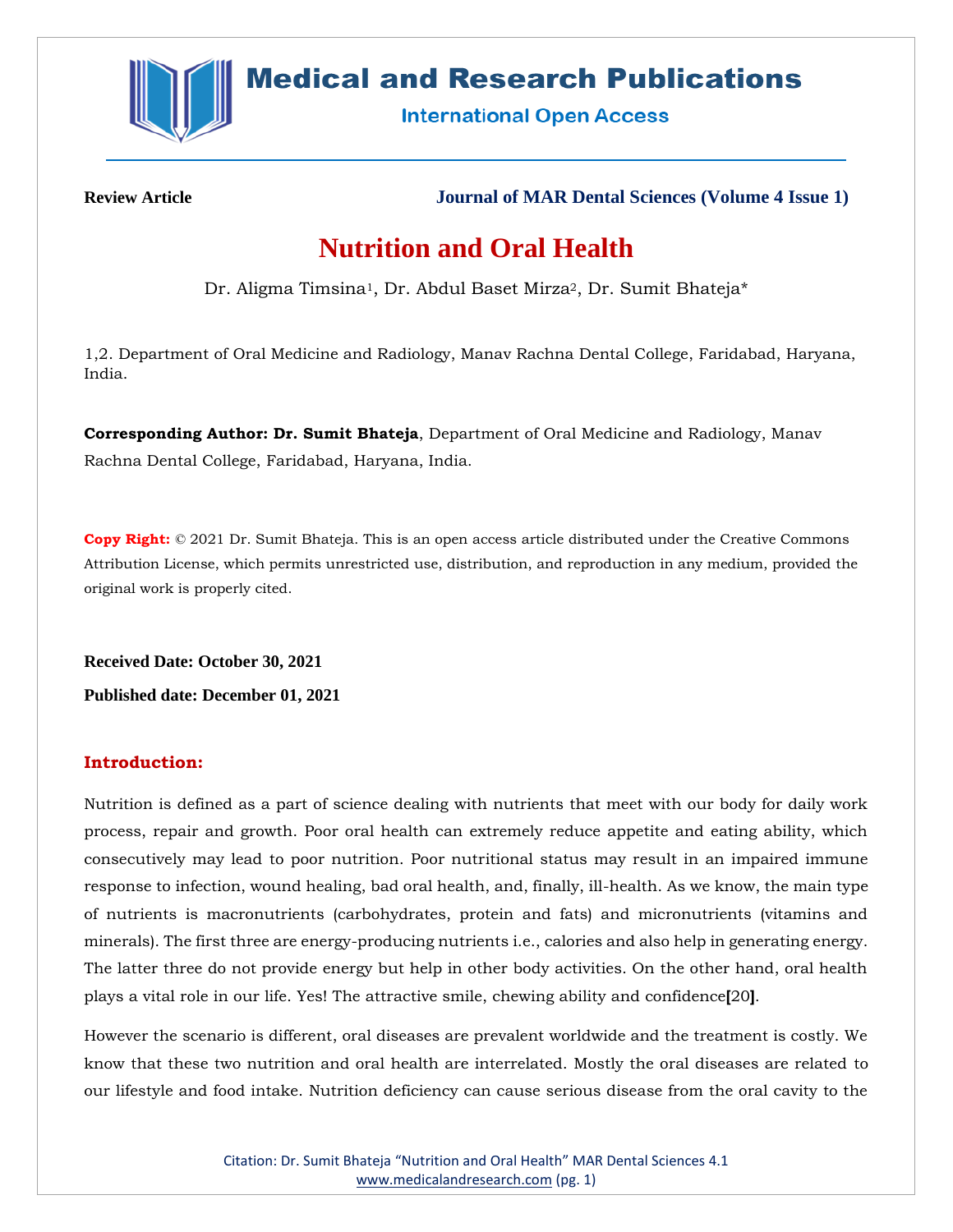digestive tract. Most particularly protein-energy malnutrition. The quantities of nutrients that support good health are based on the approval of the two national committees of nutrition expertise. Committees, selected by the National Academy of Sciences and subjected to approval by the National Research Council, are Committee on Dietary Allowances and the Committee on Diet and Health. The first one focuses on nutrient and energy needs and health maintenance; the latter one mainly concentrates on lowering the risk of chronic diseases, deficiencies and dietary excess.

## **Definition:**

Nutrition is defined as a part of science dealing with nutrients that meet with our body for daily work process, repair and growth. As we know, the main type of nutrients are macronutrients (carbohydrates, protein and fats) and micronutrients (vitamins and minerals).

## **Nutrients Classification:**



Citation: Dr. Sumit Bhateja "Nutrition and Oral Health" MAR Dental Sciences 4.1 [www.medicalandresearch.com](http://www.medicalandresearch.com/) (pg. 2)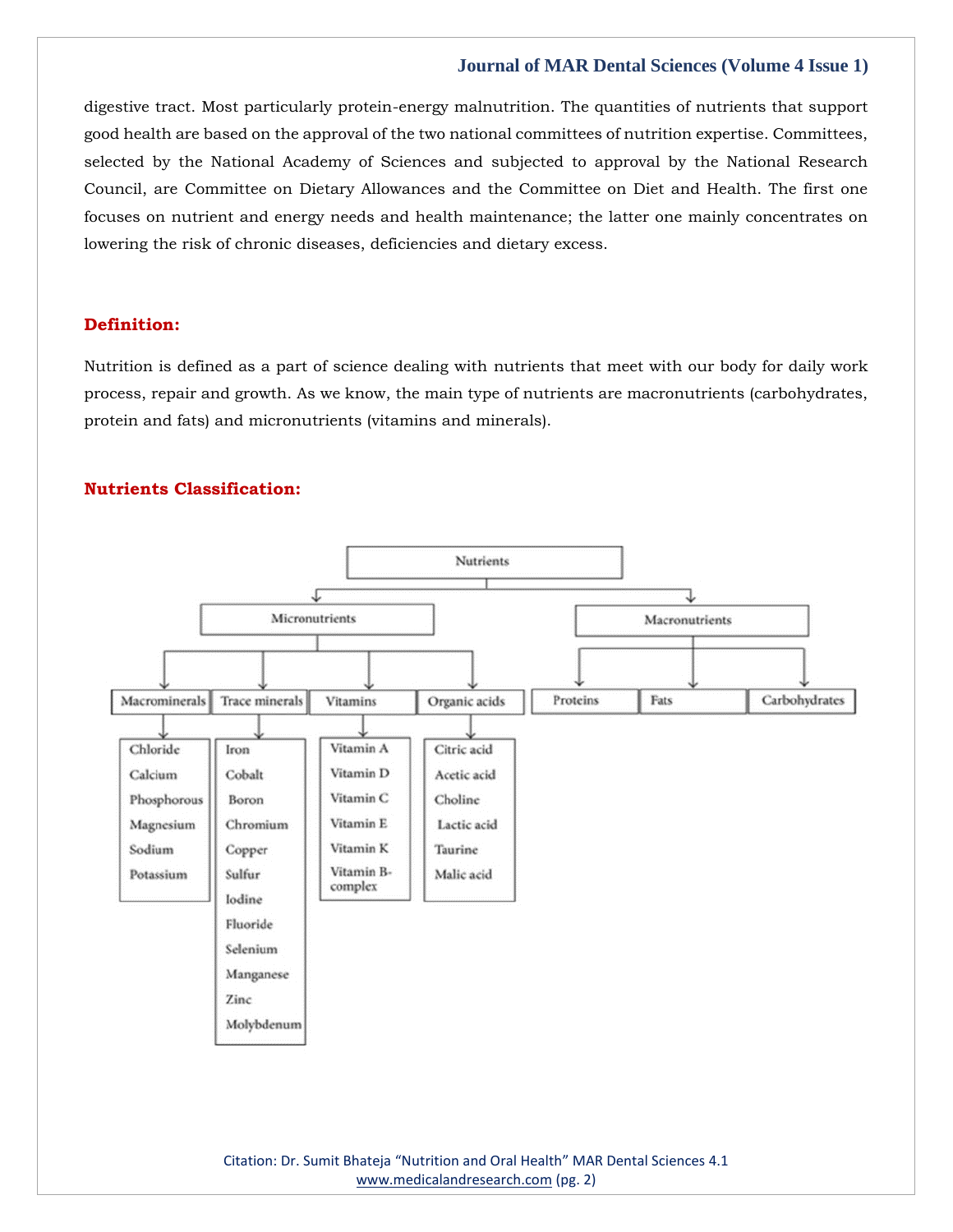#### **Vitamins and Oral Health:**

#### ● **Vitamin C:**

Vitamin C's role in maintaining the health of teeth and gingiva remains unchallenged. Now clinical evidence indicates that vitamin C functions in improving host defense mechanisms and is thereby implicated in preserving periodontal health. Common sense tells us that the monitoring of the vitamin C status of individuals, especially those at high risk (e.g., diabetics, smokers, elderly, etc.) for inadequate intakes, will yield positive results for periodontal health. **[**21**]**.

#### **Vitamin D:**

Vitamin D has been shown to regulate musculoskeletal health by mediating calcium absorption and mineral homeostasis. Evidence has demonstrated that vitamin D deficiency may place subjects at risk for not only low mineral bone density/osteoporosis and osteopenia but also infectious and chronic inflammatory diseases. Studies have shown an association between alveolar bone density, osteoporosis and tooth loss and suggest that low bone mass may be a risk factor for periodontal disease [22]. Several recent reports demonstrate a significant association between periodontal health and the intake of vitamin D. An emerging hypothesis is that vitamin D may be beneficial for oral health, not only for its direct effect on bone metabolism but also due to its ability to function as an anti-inflammatory agent and stimulate the production of antimicrobial peptides **[**22**]**.

### ● **Vitamin A:**

Vitamin A is one of the earliest vitamins discovered and is an essential part of the nutrients. Deficiency of Vitamin A causes night blindness, xerophthalmia, keratoconjunctivitis, enamel hypoplasia, xerostomia, gingivitis, periodontitis and irregular dentinal tubular formation. Excess intake of Vitamin A results in angular cheilitis. Evidence is generated regarding the use of this vital nutrient in acute promyelocytic leukemia, oral leukoplakia and oral submucous fibrosis. This essential component must be routinely supplemented in the diet **[**24**]**.

● **Vitamin B complex :**

**Effect of Vitamin B Complex On Oral Structures [**23**] : Table 1**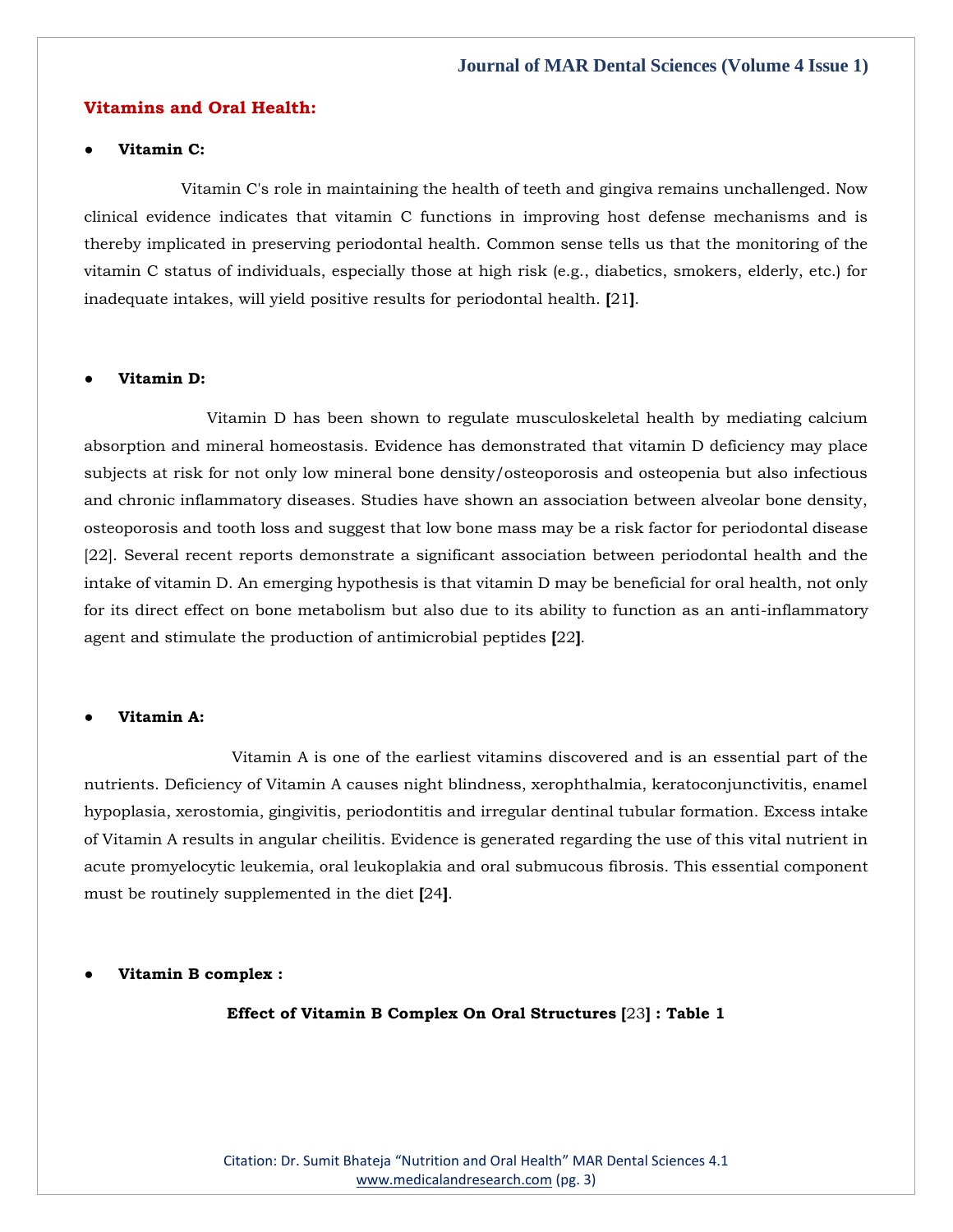| <b>Deficient Nutrient</b>                         | <b>Effect on oral structures</b>                                                                                               |
|---------------------------------------------------|--------------------------------------------------------------------------------------------------------------------------------|
| Vitamin B1(Thiamine)                              | Cracked lips, Angular cheilitis                                                                                                |
| Vitamin B2<br>(Riboflavin)<br>Vitamin B3 (Niacin) | Inflammation of the tongue, Angular cheilitis Ulcerative gingivitis                                                            |
| Vitamin B6                                        | Periodontal disease, Anemia Sore tongue Burning sensation in the<br>oral cavity.                                               |
| Vitamin B12                                       | Angular cheilitis, Halitosis Bone loss, Hemorrhagic gingivitis<br>Detachment of periodontal fibers Painful ulcers in the mouth |

## **Minerals and Oral Health**

Dental caries is a multifactorial disease (27). Diet, oral health and nutrition are interrelated. Epidemiological studies have supported the view that raised levels of calcium, phosphate, and fluoride in plaque might inhibit dental caries (28,29). It indicated that the organic acid produced in dental plaque is responsible for caries, but this is somewhat true because it is a complex effect of low pH, calcium, phosphate, and fluoride, which brought about minerals dissolution (30). The continuous elevation of fluoride in saliva and plaque fluid at low concentrations is necessary for maximum caries inhibition (31,32). In the case of diabetes, it is cognate with dryness of the mouth due to salivary dysfunction predisposing to dental caries (33,34). Acidic saliva with a low flow rate aggravates the process of tooth decay (35). (36-43) It has been told that the diets that contain dairy products (specifical cheese) are anticariogenic. Various theories for its effect have been described.

Dairy products might affect caries in different ways as they can reduce the critical pH of plaque by dispersing calcium and phosphate into plaque. Acid buffering and common ion effects may be present with fluoride, calcium, calcium lactate, calcium propionate, or phosphate. Dairy products may also trigger the secretion of salivary rate and its composition, therefore rising buffer capacity and oral clearance.

## **Antioxidants:**

Antioxidants are substances that are capable of counteracting the damaging, but normal, effects of the physiological process of oxidation in animal tissue.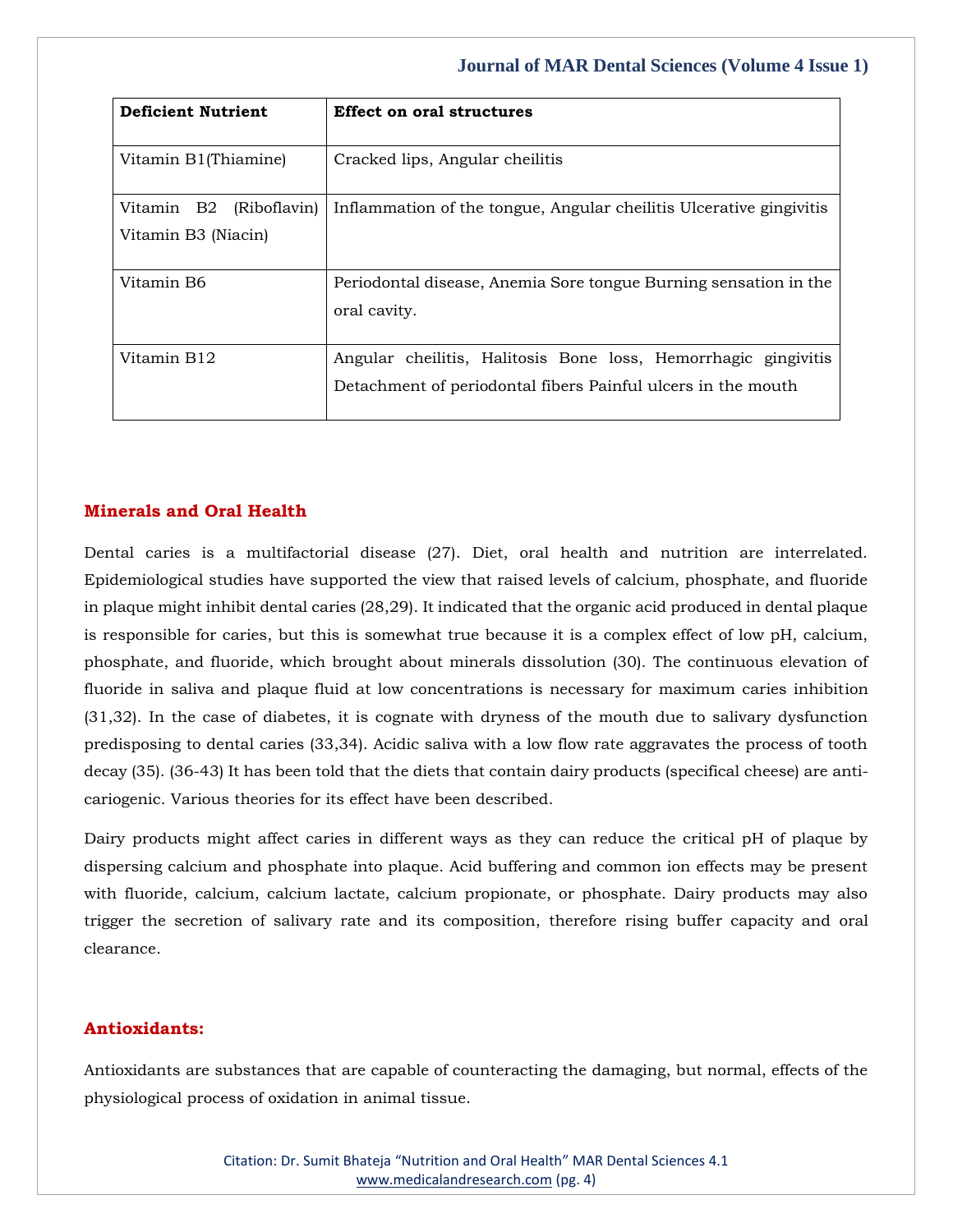Free radicals and antioxidant therapy have attracted a great deal of attention in recent years. Antioxidants are compounds that destroy the free radicals in the body, thereby preventing harmful oxidation-reduction reactions. Antioxidants are critical for maintaining optimum health and well-being. The best sources of antioxidants are fruits and vegetables, which provide a variety of antioxidants such as Vitamins A, C, E, and carotenoids. Currently available data are compatible with the notion that these vitamins act as chemo preventives against some important cancers, e.g., carotenoids for lung cancer, ascorbic acid for salivary gland cancer, tocopherols for head and neck cancers, etc. Thus, a greater consumption of fruits and vegetables should be encouraged as they are the natural sources of these chemopreventive antioxidants along with other protective factors packaged by nature [25].

These are nutrients (vitamins and minerals) as well as enzymes (proteins in the body that assist in chemical reactions). There is increasing attention to the potential benefit of the use of antioxidants in the field of dental medicine. In general, antioxidants may be available through oral ingestion, diet or vitamin supplements, and nutraceuticals. In addition, treatment of oral and dental health problems may include drug-free, natural antioxidant remedies that are available in topical oral applications such as mouth rinse, gel, paste, gum, or lozenge compositions. These topical antioxidant remedies help reduce free-radical or reactive-oxygen species, which are causative inflammatory factors in the progression of gingival and periodontal maladies. This review focuses on relationships between antioxidants and freeradical/reactive-oxygen species in the oral environment[26].

## **New Frontiers:**

Food-grade organisms like bacteria, molds and yeasts are the basis for a variety of biologically based industrial food processes (Kuipers, 1999). The fast-growing number of complete genomic sequences of organisms relevant to food research promotes the rapid increase invaluable knowledge that can be used in many different areas such as metabolic engineering, their benefit in general health, improvement of cells as micro process factories and the development of novel preservation methods.

Food is one of life's great delights. Modern science and technology have provided unparalleled value to consumers in the breadth of individual choices in delicious, safe and nutritious foods. This great value has been driven by scientific knowledge at all levels of the agricultural food chain from genetic improvements in production agriculture to food process engineering to precision in the analysis of consumer sensation. With its power to build detailed molecular knowledge of biological organisms, modern technologies are assembling the means to re-invent the food supply. In no other aspect of life do humans interface with other biological organisms to the same extent as in the consumption of food? Recent developments are highlighted in the use of nuclear techniques to evaluate biological interactions between food, nutrition, and health to move the agenda forward.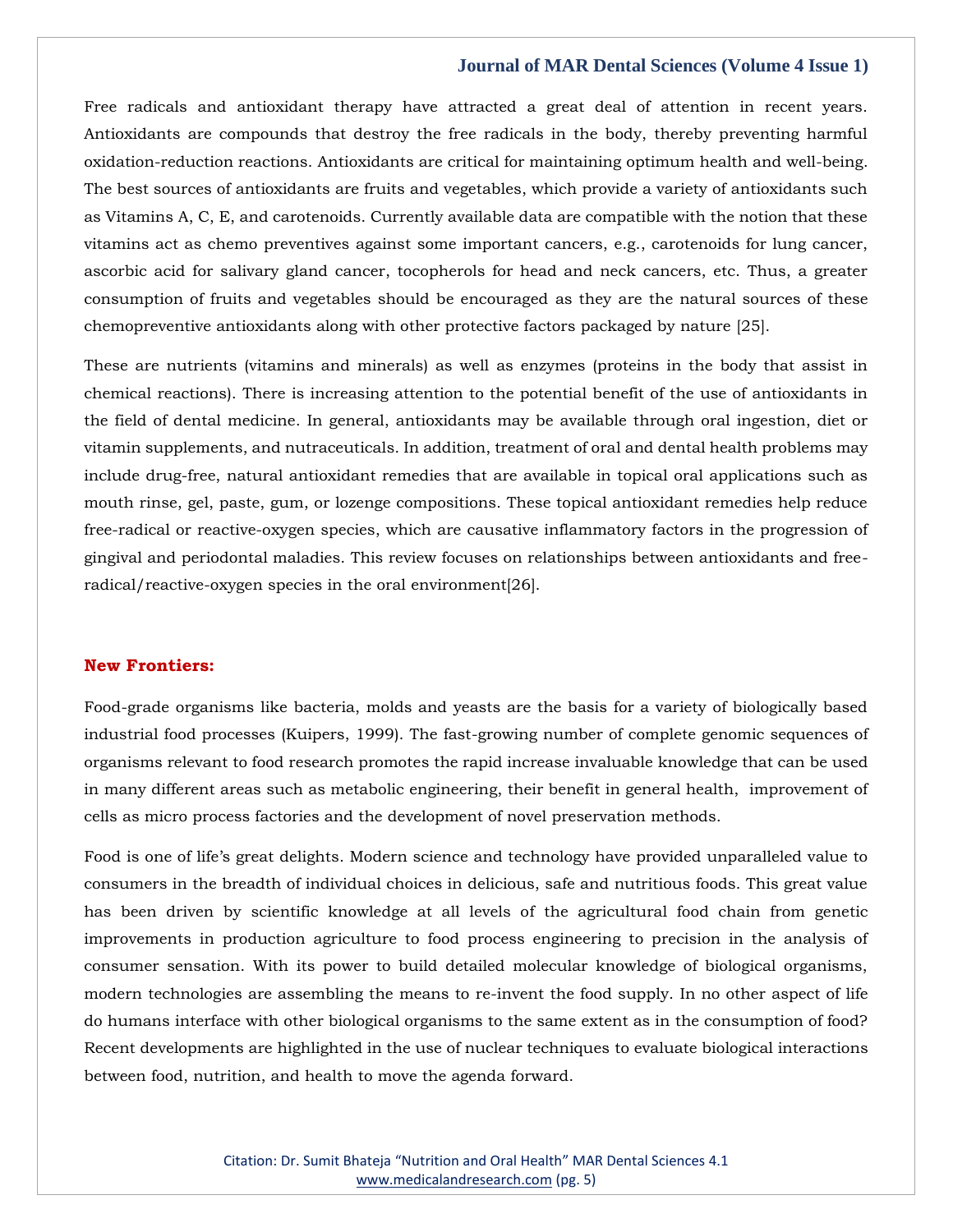## **Conclusion:**

Nutrition plays a vital role in a healthy lifestyle and more importantly in oral health. The dietary nutrients include carbohydrates, fats, proteins, minerals, vitamins and water. Nutrition is an integral component of oral health. Oral health is important for general health and quality of life. Dental caries still constitutes the most common oral condition worldwide. Epidemiological, as well as scientific data, suggests that there is a lifetime synergy between nutrition and integrity of oral health and disease. Nutrition and oral health have bidirectional harmonious relationships. Oral diseases, as well as acute, chronic as well as systemic diseases with oral manifestations, play a functional role in chewing ability as well as diet and nutrition status. Furthermore, diet and nutrition may affect the development and progression of oral diseases. Early diagnosis of disease symptoms and preventive measures are important for managing the disease. To control overall oral health, it is important to boost our knowledge regarding oral disease etiology and focus on oral health issues and preventive measures along with the control of diet and nutritional risk factors.

#### **References**

1.[Lingström, Peter; Moynihan, Paula. Nutrition; Kidlington, Vol. 19, Iss. 6,, "Nutrition , Saliva and oral](https://www.google.com/search?q=Nutrition+%2C+Saliva+and+oral+health&sxsrf=AOaemvK1FF3E0oOyhL_2FwBxu2ulg1qIdw%3A1635951933133&ei=PaWCYb-2B-eY4-EP5-mn4AY&oq=Nutrition+%2C+Saliva+and+oral+health&gs_lcp=Cgdnd3Mtd2l6EAMyBggAEBYQHjoHCCMQ6gIQJ0oECEEYAFDOgKMCWM6AowJgt4OjAmgBcAB4AIAB0QGIAdEBkgEDMi0xmAEAoAEBoAECsAEKwAEB&sclient=gws-wiz&ved=0ahUKEwj_yN_uu_zzAhVnzDgGHef0CWwQ4dUDCA4&uact=5)  [health".](https://www.google.com/search?q=Nutrition+%2C+Saliva+and+oral+health&sxsrf=AOaemvK1FF3E0oOyhL_2FwBxu2ulg1qIdw%3A1635951933133&ei=PaWCYb-2B-eY4-EP5-mn4AY&oq=Nutrition+%2C+Saliva+and+oral+health&gs_lcp=Cgdnd3Mtd2l6EAMyBggAEBYQHjoHCCMQ6gIQJ0oECEEYAFDOgKMCWM6AowJgt4OjAmgBcAB4AIAB0QGIAdEBkgEDMi0xmAEAoAEBoAECsAEKwAEB&sclient=gws-wiz&ved=0ahUKEwj_yN_uu_zzAhVnzDgGHef0CWwQ4dUDCA4&uact=5)

2.Rubinoff AB, Lanter PA, Pasut LA, "Vitamin C and oral health" [01 Sep 1989, 55\(9\):705-707, PMID:](https://www.google.com/search?q=Vitamin+C+and+oral+health&sxsrf=AOaemvI2b_9B6nzMTI4eWKlM5Oa01mwa1g%3A1635956701962&ei=3beCYa-MOpq94-EPs9Wj0Ag&oq=Vitamin+C+and+oral+health&gs_lcp=Cgdnd3Mtd2l6EAMyBwgjEOoCECcyBwgjEOoCECcyBwgjEOoCECcyBwgjEOoCECcyBwgjEOoCECcyBwgjEOoCECcyBwgjEOoCECcyBwgjEOoCECcyBwgjEOoCECcyBwgjEOoCECdKBAhBGABQ9akBWPWpAWCKrAFoAXACeACAAQCIAQCSAQCYAQCgAQGgAQKwAQrAAQE&sclient=gws-wiz&ved=0ahUKEwjv7tnQzfzzAhWa3jgGHbPqCIoQ4dUDCA4&uact=5)  [2676112.](https://www.google.com/search?q=Vitamin+C+and+oral+health&sxsrf=AOaemvI2b_9B6nzMTI4eWKlM5Oa01mwa1g%3A1635956701962&ei=3beCYa-MOpq94-EPs9Wj0Ag&oq=Vitamin+C+and+oral+health&gs_lcp=Cgdnd3Mtd2l6EAMyBwgjEOoCECcyBwgjEOoCECcyBwgjEOoCECcyBwgjEOoCECcyBwgjEOoCECcyBwgjEOoCECcyBwgjEOoCECcyBwgjEOoCECcyBwgjEOoCECcyBwgjEOoCECdKBAhBGABQ9akBWPWpAWCKrAFoAXACeACAAQCIAQCSAQCYAQCgAQGgAQKwAQrAAQE&sclient=gws-wiz&ved=0ahUKEwjv7tnQzfzzAhWa3jgGHbPqCIoQ4dUDCA4&uact=5)

3.Sidney H. Stein, David A. Tipton, "[Vitamin D and its Impact on Oral Health](https://www.google.com/search?q=Vitamin+D+and+its+Impact+on+Oral+Health&sxsrf=AOaemvIpBwBxFOj3luuZNK60fYFZA8f0lw%3A1635956726706&ei=9reCYaanKvuZ4-EPlrCdkAI&oq=Vitamin+D+and+its+Impact+on+Oral+Health&gs_lcp=Cgdnd3Mtd2l6EAMyBggAEBYQHjoHCCMQ6gIQJ0oECEEYAFCPpgJYj6YCYO2nAmgBcAJ4AIABwwGIAcMBkgEDMC4xmAEAoAEBoAECsAEKwAEB&sclient=gws-wiz&ved=0ahUKEwim-r_czfzzAhX7zDgGHRZYByIQ4dUDCA4&uact=5)".

4.J Clin Diagn, "[Malnutrition and its oral outcome](https://www.google.com/search?q=Malnutrition+and+its+oral+outcome&sxsrf=AOaemvJqyel_vQqO_olnZmJeKCQ2RHjnIQ%3A1635956766720&ei=HriCYfSgK-y94-EPjpaCgAU&oq=Malnutrition+and+its+oral+outcome&gs_lcp=Cgdnd3Mtd2l6EAMyBQgAEIAEOgcIIxDqAhAnSgQIQRgAUKaoAVimqAFg1qoBaAFwAngAgAG4AYgBuAGSAQMwLjGYAQCgAQGgAQKwAQrAAQE&sclient=gws-wiz&ved=0ahUKEwj0p8rvzfzzAhXs3jgGHQ6LAFAQ4dUDCA4&uact=5)" Res. 2013 Jan; 7(1): 178–180.

5[.Dr. Manu Rathee, Dr. Mohneesh Bhoria](https://www.google.com/search?q=Vitamin+A+and+Oral+Health%3A+A+Review&sxsrf=AOaemvI_P7jKpPBrjqAyHoPIzAY4MUxVRA%3A1635956790164&ei=NriCYfSnCbiD4-EP3NiEuAg&oq=Vitamin+A+and+Oral+Health%3A+A+Review&gs_lcp=Cgdnd3Mtd2l6EAMyBggAEBYQHjoHCCMQ6gIQJ0oECEEYAFDDwQFYw8EBYLzLAWgBcAJ4AIABvAGIAbwBkgEDMC4xmAEAoAEBoAECsAEKwAEB&sclient=gws-wiz&ved=0ahUKEwj0muH6zfzzAhW4wTgGHVwsAYcQ4dUDCA4&uact=5) "Vitamin A and Oral Health: A Review" Volume : 3 | Issue : [10 | Oct 2013 | ISSN -](https://www.google.com/search?q=Vitamin+A+and+Oral+Health%3A+A+Review&sxsrf=AOaemvI_P7jKpPBrjqAyHoPIzAY4MUxVRA%3A1635956790164&ei=NriCYfSnCbiD4-EP3NiEuAg&oq=Vitamin+A+and+Oral+Health%3A+A+Review&gs_lcp=Cgdnd3Mtd2l6EAMyBggAEBYQHjoHCCMQ6gIQJ0oECEEYAFDDwQFYw8EBYLzLAWgBcAJ4AIABvAGIAbwBkgEDMC4xmAEAoAEBoAECsAEKwAEB&sclient=gws-wiz&ved=0ahUKEwj0muH6zfzzAhW4wTgGHVwsAYcQ4dUDCA4&uact=5) 2249-555X.

6.Arvind Shetti, Vaishali Keluskar, Ashish Aggarwal, 10.4103/0972-1363.57770

7. "[Compendium of Continuing Education in Dentistry](https://www.google.com/search?q=Compendium+of+Continuing+Education+in+Dentistry&sxsrf=AOaemvLh-z4KXep68929UDWOUyd7-f5NHg%3A1635956817459&ei=UbiCYYenG7iU4-EPouiU6Ag&oq=Compendium+of+Continuing+Education+in+Dentistry&gs_lcp=Cgdnd3Mtd2l6EAMyBQgAEIAEMgUIABCABDIFCAAQgAQyBQgAEIAEMgUIABCABDIGCAAQFhAeOgcIIxDqAhAnSgQIQRgAUIfVAViH1QFg1NcBaAFwAngAgAG8AogBvAKSAQMzLTGYAQCgAQGgAQKwAQrAAQE&sclient=gws-wiz&ved=0ahUKEwjHk-OHzvzzAhU4yjgGHSI0BY0Q4dUDCA4&uact=5)" (Jamesburg, N.J. : 1995), 01 Nov 2011, [32\(9\):E156-9](https://www.google.com/search?q=Compendium+of+Continuing+Education+in+Dentistry&sxsrf=AOaemvLh-z4KXep68929UDWOUyd7-f5NHg%3A1635956817459&ei=UbiCYYenG7iU4-EPouiU6Ag&oq=Compendium+of+Continuing+Education+in+Dentistry&gs_lcp=Cgdnd3Mtd2l6EAMyBQgAEIAEMgUIABCABDIFCAAQgAQyBQgAEIAEMgUIABCABDIGCAAQFhAeOgcIIxDqAhAnSgQIQRgAUIfVAViH1QFg1NcBaAFwAngAgAG8AogBvAKSAQMzLTGYAQCgAQGgAQKwAQrAAQE&sclient=gws-wiz&ved=0ahUKEwjHk-OHzvzzAhU4yjgGHSI0BY0Q4dUDCA4&uact=5)

8[.Roberson, T. M., Heymann, H. O., & Swift, E. J. \(2008\). Cariology:](https://www.google.com/search?q=The+lesion%2C+etiology%2C+prevention+and+control&sxsrf=AOaemvIz5RkC_qHpVpW0RMjixuSv4dm29Q%3A1635956846942&ei=briCYfD0OLm84-EPloStkAg&oq=The+lesion%2C+etiology%2C+prevention+and+control&gs_lcp=Cgdnd3Mtd2l6EAMyBwgjEOoCECcyBwgjEOoCECcyBwgjEOoCECcyBwgjEOoCECcyBwgjEOoCECcyBwgjEOoCECcyBwgjEOoCECcyBwgjEOoCECcyBwgjEOoCECcyBwgjEOoCECdKBAhBGABQ-b4BWPm-AWDTwQFoAXACeACAAQCIAQCSAQCYAQCgAQGgAQKwAQrAAQE&sclient=gws-wiz&ved=0ahUKEwjw4-qVzvzzAhU53jgGHRZCC4IQ4dUDCA4&uact=5) "The lesion, etiology, prevention and control[". Sturdevant's art and science of operative dentistry \(5th ed., pp. 65−78\). New Delhi: Mosby](https://www.google.com/search?q=The+lesion%2C+etiology%2C+prevention+and+control&sxsrf=AOaemvIz5RkC_qHpVpW0RMjixuSv4dm29Q%3A1635956846942&ei=briCYfD0OLm84-EPloStkAg&oq=The+lesion%2C+etiology%2C+prevention+and+control&gs_lcp=Cgdnd3Mtd2l6EAMyBwgjEOoCECcyBwgjEOoCECcyBwgjEOoCECcyBwgjEOoCECcyBwgjEOoCECcyBwgjEOoCECcyBwgjEOoCECcyBwgjEOoCECcyBwgjEOoCECcyBwgjEOoCECdKBAhBGABQ-b4BWPm-AWDTwQFoAXACeACAAQCIAQCSAQCYAQCgAQGgAQKwAQrAAQE&sclient=gws-wiz&ved=0ahUKEwjw4-qVzvzzAhU53jgGHRZCC4IQ4dUDCA4&uact=5)  [Elsevier.](https://www.google.com/search?q=The+lesion%2C+etiology%2C+prevention+and+control&sxsrf=AOaemvIz5RkC_qHpVpW0RMjixuSv4dm29Q%3A1635956846942&ei=briCYfD0OLm84-EPloStkAg&oq=The+lesion%2C+etiology%2C+prevention+and+control&gs_lcp=Cgdnd3Mtd2l6EAMyBwgjEOoCECcyBwgjEOoCECcyBwgjEOoCECcyBwgjEOoCECcyBwgjEOoCECcyBwgjEOoCECcyBwgjEOoCECcyBwgjEOoCECcyBwgjEOoCECcyBwgjEOoCECdKBAhBGABQ-b4BWPm-AWDTwQFoAXACeACAAQCIAQCSAQCYAQCgAQGgAQKwAQrAAQE&sclient=gws-wiz&ved=0ahUKEwjw4-qVzvzzAhU53jgGHRZCC4IQ4dUDCA4&uact=5)

9.Chalmers, J. M. (2008). "[Minimal intervention dentistry: A new focus for dental hygiene](https://www.google.com/search?q=Minimal+intervention+dentistry%3A+A+new+focus+for+dental+hygiene&sxsrf=AOaemvI5D0JI207oEoXt_GcwnIRiU85dIA%3A1635956873805&ei=ibiCYaK2MMie4-EPhd6V0Ao&oq=Minimal+intervention+dentistry%3A+A+new+focus+for+dental+hygiene&gs_lcp=Cgdnd3Mtd2l6EAM6BwgjEOoCECdKBAhBGABQg7kBWIO5AWDZuwFoAXACeACAAdYBiAHWAZIBAzItMZgBAKABAaABArABCsABAQ&sclient=gws-wiz&ved=0ahUKEwjintKizvzzAhVIzzgGHQVvBaoQ4dUDCA4&uact=5)". Dentistry [Today, 27, 132−1](https://www.google.com/search?q=Minimal+intervention+dentistry%3A+A+new+focus+for+dental+hygiene&sxsrf=AOaemvI5D0JI207oEoXt_GcwnIRiU85dIA%3A1635956873805&ei=ibiCYaK2MMie4-EPhd6V0Ao&oq=Minimal+intervention+dentistry%3A+A+new+focus+for+dental+hygiene&gs_lcp=Cgdnd3Mtd2l6EAM6BwgjEOoCECdKBAhBGABQg7kBWIO5AWDZuwFoAXACeACAAdYBiAHWAZIBAzItMZgBAKABAaABArABCsABAQ&sclient=gws-wiz&ved=0ahUKEwjintKizvzzAhVIzzgGHQVvBaoQ4dUDCA4&uact=5)36.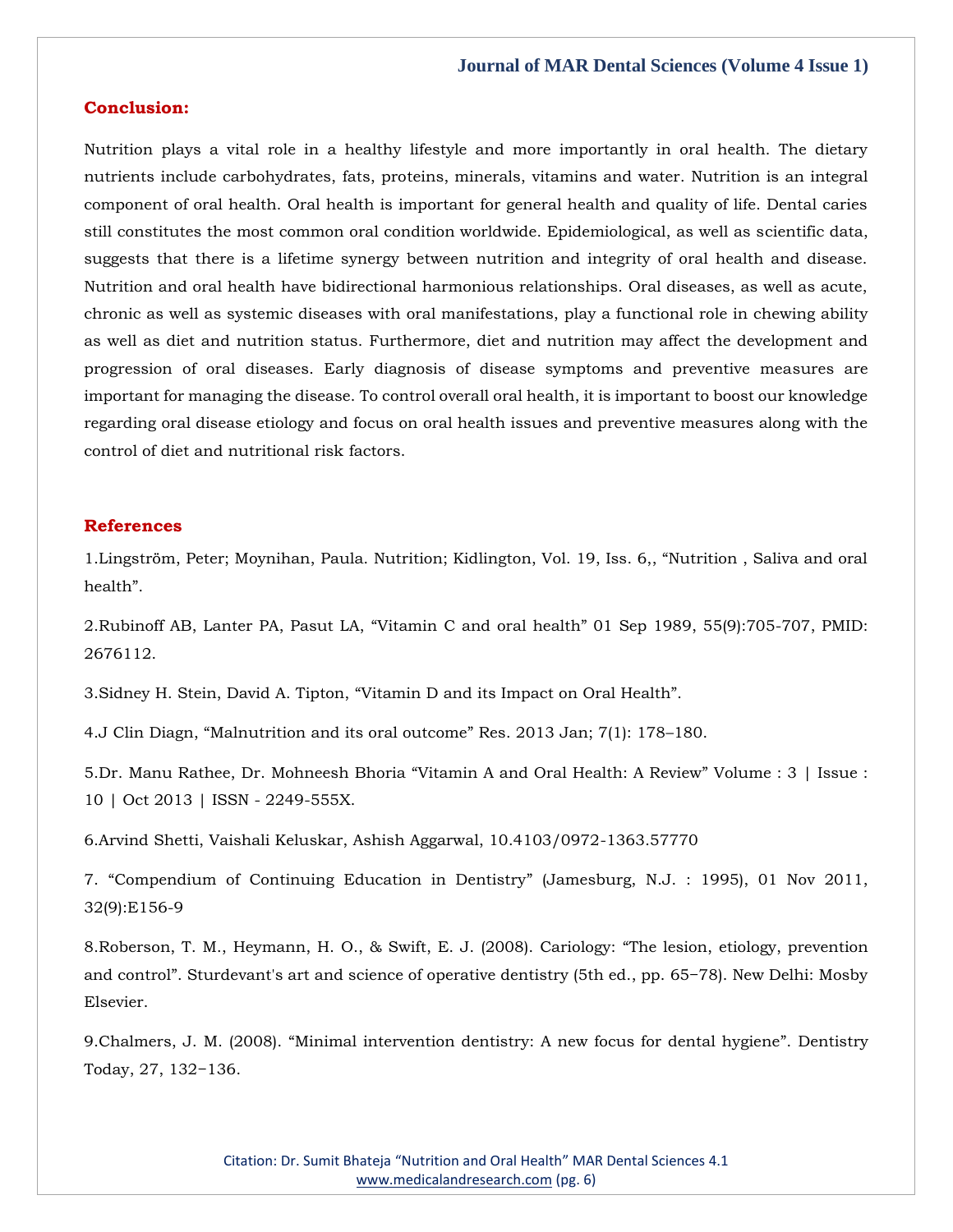10[.Pearce, E. I., Dong, Y. M., Yue, L., Gao, X. J., Purdie, G. L., & Wang, J. D. \(2002\).](https://www.google.com/search?q=Plaque+minerals+in+the+prediction+of+caries+activity&sxsrf=AOaemvLE2eXwmt4rbBn3gQvZh1HWCUDcWQ%3A1635956899359&ei=o7iCYamVFaXDpgf6x7LwCw&oq=Plaque+minerals+in+the+prediction+of+caries+activity&gs_lcp=Cgdnd3Mtd2l6EAM6BwgjEOoCECdKBAhBGABQo6EBWKOhAWDrowFoAXACeACAAeUBiAHlAZIBAzItMZgBAKABAaABArABCsABAQ&sclient=gws-wiz&ved=0ahUKEwjp8umuzvzzAhWloekKHfqjDL4Q4dUDCA4&uact=5) "Plaque minerals in the prediction of caries activity[". Community Dentistry and Oral Epidemiology, 30, 61−69.](https://www.google.com/search?q=Plaque+minerals+in+the+prediction+of+caries+activity&sxsrf=AOaemvLE2eXwmt4rbBn3gQvZh1HWCUDcWQ%3A1635956899359&ei=o7iCYamVFaXDpgf6x7LwCw&oq=Plaque+minerals+in+the+prediction+of+caries+activity&gs_lcp=Cgdnd3Mtd2l6EAM6BwgjEOoCECdKBAhBGABQo6EBWKOhAWDrowFoAXACeACAAeUBiAHlAZIBAzItMZgBAKABAaABArABCsABAQ&sclient=gws-wiz&ved=0ahUKEwjp8umuzvzzAhWloekKHfqjDL4Q4dUDCA4&uact=5)

11.Duckworth, R. M. (1993). "[The science behind caries prevention](https://www.google.com/search?q=The+science+behind+caries+prevention&sxsrf=AOaemvKk07hEQxtC1VOhqDkOat9XHAC6Ew%3A1635956921729&ei=ubiCYdT4K8aI4-EP5ay48AE&oq=The+science+behind+caries+prevention&gs_lcp=Cgdnd3Mtd2l6EAMyBQghEKABOgcIIxDqAhAnSgQIQRgAUKqZAViqmQFgy5sBaAFwAHgAgAGTAogBkwKSAQMyLTGYAQCgAQGgAQKwAQrAAQE&sclient=gws-wiz&ved=0ahUKEwiUub-5zvzzAhVGxDgGHWUWDh4Q4dUDCA4&uact=5)". International Dental Journal, 43, [529−539.](https://www.google.com/search?q=The+science+behind+caries+prevention&sxsrf=AOaemvKk07hEQxtC1VOhqDkOat9XHAC6Ew%3A1635956921729&ei=ubiCYdT4K8aI4-EP5ay48AE&oq=The+science+behind+caries+prevention&gs_lcp=Cgdnd3Mtd2l6EAMyBQghEKABOgcIIxDqAhAnSgQIQRgAUKqZAViqmQFgy5sBaAFwAHgAgAGTAogBkwKSAQMyLTGYAQCgAQGgAQKwAQrAAQE&sclient=gws-wiz&ved=0ahUKEwiUub-5zvzzAhVGxDgGHWUWDh4Q4dUDCA4&uact=5)

12.Hicks, M. J., & Flaitz, C. M. (2000). "[Enamel caries formation and lesion progression with a fluoride](https://www.google.com/search?q=Enamel+caries+formation+and+lesion+progression+with+a+fluoride+dentifrice+and+calcium+phosphate+containing+fluoride+dentifrice%3AA+polarized+light+microscopic+study&sxsrf=AOaemvJXGmyWfTVCqwI1NCuZMw9wSQyzDg%3A1635956942881&ei=zriCYdWJNYSF4-EP_JyO-AI&oq=Enamel+caries+formation+and+lesion+progression+with+a+fluoride+dentifrice+and+calcium+phosphate+containing+fluoride+dentifrice%3AA+polarized+light+microscopic+study&gs_lcp=Cgdnd3Mtd2l6EAMyBwgjEOoCECcyBwgjEOoCECcyBwgjEOoCECcyBwgjEOoCECcyBwgjEOoCECcyBwgjEOoCECcyBwgjEOoCECcyBwgjEOoCECcyBwgjEOoCECcyBwgjEOoCECdKBAhBGABQrJUBWKyVAWDPnQFoAXACeACAAQCIAQCSAQCYAQCgAQGgAQKwAQrAAQE&sclient=gws-wiz&ved=0ahUKEwjVqMrDzvzzAhWEwjgGHXyOAy8Q4dUDCA4&uact=5)  [dentifrice and calcium phosphate containing fluoride dentifrice:A polarized light microscopic study](https://www.google.com/search?q=Enamel+caries+formation+and+lesion+progression+with+a+fluoride+dentifrice+and+calcium+phosphate+containing+fluoride+dentifrice%3AA+polarized+light+microscopic+study&sxsrf=AOaemvJXGmyWfTVCqwI1NCuZMw9wSQyzDg%3A1635956942881&ei=zriCYdWJNYSF4-EP_JyO-AI&oq=Enamel+caries+formation+and+lesion+progression+with+a+fluoride+dentifrice+and+calcium+phosphate+containing+fluoride+dentifrice%3AA+polarized+light+microscopic+study&gs_lcp=Cgdnd3Mtd2l6EAMyBwgjEOoCECcyBwgjEOoCECcyBwgjEOoCECcyBwgjEOoCECcyBwgjEOoCECcyBwgjEOoCECcyBwgjEOoCECcyBwgjEOoCECcyBwgjEOoCECcyBwgjEOoCECdKBAhBGABQrJUBWKyVAWDPnQFoAXACeACAAQCIAQCSAQCYAQCgAQGgAQKwAQrAAQE&sclient=gws-wiz&ved=0ahUKEwjVqMrDzvzzAhWEwjgGHXyOAy8Q4dUDCA4&uact=5)". [ASDC Journal of Dentistry for Children, 67, 21 −28.](https://www.google.com/search?q=Enamel+caries+formation+and+lesion+progression+with+a+fluoride+dentifrice+and+calcium+phosphate+containing+fluoride+dentifrice%3AA+polarized+light+microscopic+study&sxsrf=AOaemvJXGmyWfTVCqwI1NCuZMw9wSQyzDg%3A1635956942881&ei=zriCYdWJNYSF4-EP_JyO-AI&oq=Enamel+caries+formation+and+lesion+progression+with+a+fluoride+dentifrice+and+calcium+phosphate+containing+fluoride+dentifrice%3AA+polarized+light+microscopic+study&gs_lcp=Cgdnd3Mtd2l6EAMyBwgjEOoCECcyBwgjEOoCECcyBwgjEOoCECcyBwgjEOoCECcyBwgjEOoCECcyBwgjEOoCECcyBwgjEOoCECcyBwgjEOoCECcyBwgjEOoCECcyBwgjEOoCECdKBAhBGABQrJUBWKyVAWDPnQFoAXACeACAAQCIAQCSAQCYAQCgAQGgAQKwAQrAAQE&sclient=gws-wiz&ved=0ahUKEwjVqMrDzvzzAhWEwjgGHXyOAy8Q4dUDCA4&uact=5)

13[.Tavss, E. A., Bonta, C. Y., Joziak, M. T., Fisher, S. W., & Campbell, S. K. \(1997\).](https://www.google.com/search?q=High+potency+sodium+fluoride%3A+A+literature+review&sxsrf=AOaemvLZz0_4oVZtOzjhywU5yuehkhbd9w%3A1635956964428&ei=5LiCYcvbGeiX4-EPqYe4-AI&oq=High+potency+sodium+fluoride%3A+A+literature+review&gs_lcp=Cgdnd3Mtd2l6EAM6BwgjEOoCECdKBAhBGABQsKgBWLCoAWDCqwFoAXAAeACAAfkBiAH5AZIBAzItMZgBAKABAaABArABCsABAQ&sclient=gws-wiz&ved=0ahUKEwjL3e3NzvzzAhXoyzgGHakDDi8Q4dUDCA4&uact=5) "High potency sodium fluoride: A literature review[". The Compendium of Continuing Education in Dentistry, 18, 31−36.](https://www.google.com/search?q=High+potency+sodium+fluoride%3A+A+literature+review&sxsrf=AOaemvLZz0_4oVZtOzjhywU5yuehkhbd9w%3A1635956964428&ei=5LiCYcvbGeiX4-EPqYe4-AI&oq=High+potency+sodium+fluoride%3A+A+literature+review&gs_lcp=Cgdnd3Mtd2l6EAM6BwgjEOoCECdKBAhBGABQsKgBWLCoAWDCqwFoAXAAeACAAfkBiAH5AZIBAzItMZgBAKABAaABArABCsABAQ&sclient=gws-wiz&ved=0ahUKEwjL3e3NzvzzAhXoyzgGHakDDi8Q4dUDCA4&uact=5)

14[.Bots, C. P., Brand, H. S., Veerman, E. C., van Amerongen, B. M., & Nieuw Amerongen, A. V. \(2004\).](https://www.google.com/search?q=Preferences+and+saliva+stimulation+of+eight+different+chewing+gums&sxsrf=AOaemvIWKcCuDIKaO3QQjaz3R8timJEdnQ%3A1635956988124&ei=_LiCYY3_Bo_H4-EP8uWnuAw&oq=Preferences+and+saliva+stimulation+of+eight+different+chewing+gums&gs_lcp=Cgdnd3Mtd2l6EAM6BwgjEOoCECdKBAhBGABQ-9EBWPvRAWCU2AFoAXACeACAAZcEiAGXBJIBAzUtMZgBAKABAaABArABCsABAQ&sclient=gws-wiz&ved=0ahUKEwiN7ZPZzvzzAhWP4zgGHfLyCccQ4dUDCA4&uact=5)  "[Preferences and saliva stimulation of eight different chewing gums](https://www.google.com/search?q=Preferences+and+saliva+stimulation+of+eight+different+chewing+gums&sxsrf=AOaemvIWKcCuDIKaO3QQjaz3R8timJEdnQ%3A1635956988124&ei=_LiCYY3_Bo_H4-EP8uWnuAw&oq=Preferences+and+saliva+stimulation+of+eight+different+chewing+gums&gs_lcp=Cgdnd3Mtd2l6EAM6BwgjEOoCECdKBAhBGABQ-9EBWPvRAWCU2AFoAXACeACAAZcEiAGXBJIBAzUtMZgBAKABAaABArABCsABAQ&sclient=gws-wiz&ved=0ahUKEwiN7ZPZzvzzAhWP4zgGHfLyCccQ4dUDCA4&uact=5)". International Dental Journal, 54, [143−148](https://www.google.com/search?q=Preferences+and+saliva+stimulation+of+eight+different+chewing+gums&sxsrf=AOaemvIWKcCuDIKaO3QQjaz3R8timJEdnQ%3A1635956988124&ei=_LiCYY3_Bo_H4-EP8uWnuAw&oq=Preferences+and+saliva+stimulation+of+eight+different+chewing+gums&gs_lcp=Cgdnd3Mtd2l6EAM6BwgjEOoCECdKBAhBGABQ-9EBWPvRAWCU2AFoAXACeACAAZcEiAGXBJIBAzUtMZgBAKABAaABArABCsABAQ&sclient=gws-wiz&ved=0ahUKEwiN7ZPZzvzzAhWP4zgGHfLyCccQ4dUDCA4&uact=5)

15.Chen, H. J., & Pan, W. H. (2007). "[Probable blind spot in the international diabetes federation](https://www.google.com/search?q=Probable+blind+spot+in+the+international+diabetes+federation+definition+of+metabolic+syndrome&sxsrf=AOaemvKTBKaX0ahcOAkWqndMuIycfiEzTA%3A1635957017780&ei=GbmCYemFL4qf4-EPxJGKqAM&oq=Probable+blind+spot+in+the+international+diabetes+federation+definition+of+metabolic+syndrome&gs_lcp=Cgdnd3Mtd2l6EAMyBwgjEOoCECcyBwgjEOoCECcyBwgjEOoCECcyBwgjEOoCECcyBwgjEOoCECcyBwgjEOoCECcyBwgjEOoCECcyBwgjEOoCECcyBwgjEOoCECcyBwgjEOoCECdKBAhBGABQuc4FWLnOBWCy0QVoAXACeACAAQCIAQCSAQCYAQCgAQGgAQKwAQrAAQE&sclient=gws-wiz&ved=0ahUKEwip9qXnzvzzAhWKzzgGHcSIAjUQ4dUDCA4&uact=5)  definition of metabolic syndrome[". Obesity \(Silver Spring\), 15, 1096−1100.](https://www.google.com/search?q=Probable+blind+spot+in+the+international+diabetes+federation+definition+of+metabolic+syndrome&sxsrf=AOaemvKTBKaX0ahcOAkWqndMuIycfiEzTA%3A1635957017780&ei=GbmCYemFL4qf4-EPxJGKqAM&oq=Probable+blind+spot+in+the+international+diabetes+federation+definition+of+metabolic+syndrome&gs_lcp=Cgdnd3Mtd2l6EAMyBwgjEOoCECcyBwgjEOoCECcyBwgjEOoCECcyBwgjEOoCECcyBwgjEOoCECcyBwgjEOoCECcyBwgjEOoCECcyBwgjEOoCECcyBwgjEOoCECcyBwgjEOoCECdKBAhBGABQuc4FWLnOBWCy0QVoAXACeACAAQCIAQCSAQCYAQCgAQGgAQKwAQrAAQE&sclient=gws-wiz&ved=0ahUKEwip9qXnzvzzAhWKzzgGHcSIAjUQ4dUDCA4&uact=5)

16.Chu, C. H., Chung, B. T., & Lo, E. C. (2008). "[Caries assessment by clinical examination with or](https://www.google.com/search?q=Caries+assessment+by+clinical+examination+with+or+without+radiographs+of+young+Chinese+adults&sxsrf=AOaemvKR1gvQJOoxBVPfcW6oKdlvDZGI4g%3A1635957113130&ei=ebmCYbOyB5aC4-EPrNSUsAo&oq=Caries+assessment+by+clinical+examination+with+or+without+radiographs+of+young+Chinese+adults&gs_lcp=Cgdnd3Mtd2l6EAM6BwgjEOoCECdKBAhBGABQjaYBWI2mAWDNqAFoAXAAeACAAc0BiAHNAZIBAzItMZgBAKABAaABArABCsABAQ&sclient=gws-wiz&ved=0ahUKEwjz0uGUz_zzAhUWwTgGHSwqBaYQ4dUDCA4&uact=5)  without radiographs of young Chinese adults[". International Dental Journal, 58, 265−268.](https://www.google.com/search?q=Caries+assessment+by+clinical+examination+with+or+without+radiographs+of+young+Chinese+adults&sxsrf=AOaemvKR1gvQJOoxBVPfcW6oKdlvDZGI4g%3A1635957113130&ei=ebmCYbOyB5aC4-EPrNSUsAo&oq=Caries+assessment+by+clinical+examination+with+or+without+radiographs+of+young+Chinese+adults&gs_lcp=Cgdnd3Mtd2l6EAM6BwgjEOoCECdKBAhBGABQjaYBWI2mAWDNqAFoAXAAeACAAc0BiAHNAZIBAzItMZgBAKABAaABArABCsABAQ&sclient=gws-wiz&ved=0ahUKEwjz0uGUz_zzAhUWwTgGHSwqBaYQ4dUDCA4&uact=5)

17[.REYNOLDS, E.C., P. F. RILEY & E. STOREY. 1982.](https://www.google.com/search?q=Phosphoprotein+inhibition+of+hydroxyapatite+dissolution&sxsrf=AOaemvI7bh-sOc30RIcI_aM7haWqtF4xDQ%3A1635957136429&ei=kLmCYazDGfbF4-EP8YKbsA0&oq=Phosphoprotein+inhibition+of+hydroxyapatite+dissolution&gs_lcp=Cgdnd3Mtd2l6EAMyBwgjEOoCECcyBwgjEOoCECcyBwgjEOoCECcyBwgjEOoCECcyBwgjEOoCECcyBwgjEOoCECcyBwgjEOoCECcyBwgjEOoCECcyBwgjEOoCECcyBwgjEOoCECdKBAhBGABQyagBWMmoAWDOqgFoAXAAeACAAQCIAQCSAQCYAQCgAQGgAQKwAQrAAQE&sclient=gws-wiz&ved=0ahUKEwisy--fz_zzAhX24jgGHXHBBtYQ4dUDCA4&uact=5) "Phosphoprotein inhibition of hydroxyapatite dissolution"[. Calcif. Tissue Int. 34: 552-556.](https://www.google.com/search?q=Phosphoprotein+inhibition+of+hydroxyapatite+dissolution&sxsrf=AOaemvI7bh-sOc30RIcI_aM7haWqtF4xDQ%3A1635957136429&ei=kLmCYazDGfbF4-EP8YKbsA0&oq=Phosphoprotein+inhibition+of+hydroxyapatite+dissolution&gs_lcp=Cgdnd3Mtd2l6EAMyBwgjEOoCECcyBwgjEOoCECcyBwgjEOoCECcyBwgjEOoCECcyBwgjEOoCECcyBwgjEOoCECcyBwgjEOoCECcyBwgjEOoCECcyBwgjEOoCECcyBwgjEOoCECdKBAhBGABQyagBWMmoAWDOqgFoAXAAeACAAQCIAQCSAQCYAQCgAQGgAQKwAQrAAQE&sclient=gws-wiz&ved=0ahUKEwisy--fz_zzAhX24jgGHXHBBtYQ4dUDCA4&uact=5)

18.REYNOLDS, E. C. &A. WONG. 1983. "[Effect of adsorbed protein on hydroxyapatite zeta potential and](https://www.google.com/search?q=Effect+of+adsorbed+protein+on+hydroxyapatite+zeta+potential+and+Streptococcus+mutans+adherence&sxsrf=AOaemvLaau2oDJPSasRXA9W0cqS9O_CR5w%3A1635957159409&ei=p7mCYf61GMmC4-EP3Iux0Ac&oq=Effect+of+adsorbed+protein+on+hydroxyapatite+zeta+potential+and+Streptococcus+mutans+adherence&gs_lcp=Cgdnd3Mtd2l6EAM6BwgjEOoCECdKBAhBGABQhqgBWIaoAWDsqgFoAXAAeACAAdoBiAHaAZIBAzItMZgBAKABAaABArABCsABAQ&sclient=gws-wiz&ved=0ahUKEwi-peqqz_zzAhVJwTgGHdxFDHoQ4dUDCA4&uact=5)  [Streptococcus mutans adherence](https://www.google.com/search?q=Effect+of+adsorbed+protein+on+hydroxyapatite+zeta+potential+and+Streptococcus+mutans+adherence&sxsrf=AOaemvLaau2oDJPSasRXA9W0cqS9O_CR5w%3A1635957159409&ei=p7mCYf61GMmC4-EP3Iux0Ac&oq=Effect+of+adsorbed+protein+on+hydroxyapatite+zeta+potential+and+Streptococcus+mutans+adherence&gs_lcp=Cgdnd3Mtd2l6EAM6BwgjEOoCECdKBAhBGABQhqgBWIaoAWDsqgFoAXAAeACAAdoBiAHaAZIBAzItMZgBAKABAaABArABCsABAQ&sclient=gws-wiz&ved=0ahUKEwi-peqqz_zzAhVJwTgGHdxFDHoQ4dUDCA4&uact=5)". Infect. Immun. 39: 1285-1290.

19.REYNOLDS, E. C. & A. DEL RIO. 1984. "[Effect of casein and whey protein solutions on caries](https://www.google.com/search?q=Effect+of+casein+and+whey+protein+solutions+on+caries+experience+and+feeding+patterns+in+the+rat&sxsrf=AOaemvIAM77lPLS-u-x1me5Um1u9rZ45gg%3A1635957182636&ei=vrmCYZqmJuWY4-EP6YC36AI&oq=Effect+of+casein+and+whey+protein+solutions+on+caries+experience+and+feeding+patterns+in+the+rat&gs_lcp=Cgdnd3Mtd2l6EAM6BwgjEOoCECdKBAhBGABQ26IBWNuiAWDfpAFoAXAAeACAAdABiAHQAZIBAzItMZgBAKABAaABArABCsABAQ&sclient=gws-wiz&ved=0ahUKEwia_fO1z_zzAhVlzDgGHWnADS0Q4dUDCA4&uact=5)  [experience and feeding patterns in the rat](https://www.google.com/search?q=Effect+of+casein+and+whey+protein+solutions+on+caries+experience+and+feeding+patterns+in+the+rat&sxsrf=AOaemvIAM77lPLS-u-x1me5Um1u9rZ45gg%3A1635957182636&ei=vrmCYZqmJuWY4-EP6YC36AI&oq=Effect+of+casein+and+whey+protein+solutions+on+caries+experience+and+feeding+patterns+in+the+rat&gs_lcp=Cgdnd3Mtd2l6EAM6BwgjEOoCECdKBAhBGABQ26IBWNuiAWDfpAFoAXAAeACAAdABiAHQAZIBAzItMZgBAKABAaABArABCsABAQ&sclient=gws-wiz&ved=0ahUKEwia_fO1z_zzAhVlzDgGHWnADS0Q4dUDCA4&uact=5)". Arch. Oral Biol. 29 927-933.

20.REYNOLDS, E. C. 1987. "[The prevention of subsurface demineralization of bovine enamel and change](https://www.google.com/search?q=The+prevention+of+subsurface+demineralization+of+bovine+enamel+and+change+in+plaque+composition+by+casein+in+an+intraoral+model&sxsrf=AOaemvI4fMbqnRq83hWoa7GtjO5kHzxHow%3A1635957205090&ei=1bmCYa39BICO4-EP4p68gAk&oq=The+prevention+of+subsurface+demineralization+of+bovine+enamel+and+change+in+plaque+composition+by+casein+in+an+intraoral+model&gs_lcp=Cgdnd3Mtd2l6EAMyBwgjEOoCECcyBwgjEOoCECcyBwgjEOoCECcyBwgjEOoCECcyBwgjEOoCECcyBwgjEOoCECcyBwgjEOoCECcyBwgjEOoCECcyBwgjEOoCECcyBwgjEOoCECdKBAhBGABQin1Yin1ghX9oAXACeACAAQCIAQCSAQCYAQCgAQGgAQKwAQrAAQE&sclient=gws-wiz&ved=0ahUKEwjtu87Az_zzAhUAxzgGHWIPD5AQ4dUDCA4&uact=5)  [in plaque composition by casein in an intraoral model](https://www.google.com/search?q=The+prevention+of+subsurface+demineralization+of+bovine+enamel+and+change+in+plaque+composition+by+casein+in+an+intraoral+model&sxsrf=AOaemvI4fMbqnRq83hWoa7GtjO5kHzxHow%3A1635957205090&ei=1bmCYa39BICO4-EP4p68gAk&oq=The+prevention+of+subsurface+demineralization+of+bovine+enamel+and+change+in+plaque+composition+by+casein+in+an+intraoral+model&gs_lcp=Cgdnd3Mtd2l6EAMyBwgjEOoCECcyBwgjEOoCECcyBwgjEOoCECcyBwgjEOoCECcyBwgjEOoCECcyBwgjEOoCECcyBwgjEOoCECcyBwgjEOoCECcyBwgjEOoCECcyBwgjEOoCECdKBAhBGABQin1Yin1ghX9oAXACeACAAQCIAQCSAQCYAQCgAQGgAQKwAQrAAQE&sclient=gws-wiz&ved=0ahUKEwjtu87Az_zzAhUAxzgGHWIPD5AQ4dUDCA4&uact=5)". I. Dent.Res. 66: 1120-1 127.

21[.HARPER, D. S., J. C. OSBORN, R. CLAYTON & J. J. HEFFERREN. 1987.](https://www.google.com/search?q=Modification+of+food+cariogenicity+in+rats+by+mineral-rich+concentrates+from+milk&sxsrf=AOaemvJJsh2D93Q8d9NwKoLYjJxqTxmZBA%3A1635957222830&ei=5rmCYaGIMveH4-EPoOSnuAc&oq=Modification+of+food+cariogenicity+in+rats+by+mineral-rich+concentrates+from+milk&gs_lcp=Cgdnd3Mtd2l6EAM6BwgjEOoCECdKBAhBGABQ74MBWO-DAWDehQFoAXAAeACAAdYBiAHWAZIBAzItMZgBAKABAaABArABCsABAQ&sclient=gws-wiz&ved=0ahUKEwihk4nJz_zzAhX3wzgGHSDyCXcQ4dUDCA4&uact=5) "Modification of food [cariogenicity in rats by mineral-rich concentrates from milk](https://www.google.com/search?q=Modification+of+food+cariogenicity+in+rats+by+mineral-rich+concentrates+from+milk&sxsrf=AOaemvJJsh2D93Q8d9NwKoLYjJxqTxmZBA%3A1635957222830&ei=5rmCYaGIMveH4-EPoOSnuAc&oq=Modification+of+food+cariogenicity+in+rats+by+mineral-rich+concentrates+from+milk&gs_lcp=Cgdnd3Mtd2l6EAM6BwgjEOoCECdKBAhBGABQ74MBWO-DAWDehQFoAXAAeACAAdYBiAHWAZIBAzItMZgBAKABAaABArABCsABAQ&sclient=gws-wiz&ved=0ahUKEwihk4nJz_zzAhX3wzgGHSDyCXcQ4dUDCA4&uact=5)". J. Dent. Res. 66:42-45.

22.HAYES, M. L. & A. T. HYATT. 1974. "[The decarboxylation of amino acids by bacteria derived from](https://www.google.com/search?q=The+decarboxylation+of+amino+acids+by+bacteria+derived+from+human+dental+plaque&sxsrf=AOaemvKki_PAD07cgBQmUYT96J5m0sVN5w%3A1635957241472&ei=-bmCYcGWHLGe4-EPhc-GwAw&oq=The+decarboxylation+of+amino+acids+by+bacteria+derived+from+human+dental+plaque&gs_lcp=Cgdnd3Mtd2l6EAM6BwgjEOoCECdKBAhBGABQzvIBWM7yAWC49QFoAXAAeACAAdQBiAHUAZIBAzItMZgBAKABAaABArABCsABAQ&sclient=gws-wiz&ved=0ahUKEwiB9_rRz_zzAhUxzzgGHYWnAcgQ4dUDCA4&uact=5)  human dental plaque"[. Arch. Oral Biol. 19: 361-369.](https://www.google.com/search?q=The+decarboxylation+of+amino+acids+by+bacteria+derived+from+human+dental+plaque&sxsrf=AOaemvKki_PAD07cgBQmUYT96J5m0sVN5w%3A1635957241472&ei=-bmCYcGWHLGe4-EPhc-GwAw&oq=The+decarboxylation+of+amino+acids+by+bacteria+derived+from+human+dental+plaque&gs_lcp=Cgdnd3Mtd2l6EAM6BwgjEOoCECdKBAhBGABQzvIBWM7yAWC49QFoAXAAeACAAdQBiAHUAZIBAzItMZgBAKABAaABArABCsABAQ&sclient=gws-wiz&ved=0ahUKEwiB9_rRz_zzAhUxzzgGHYWnAcgQ4dUDCA4&uact=5)

23.VRATSANOS, S. M. & I. D. MANDEL. 1984. "[Plaque in caries: Resistant versus caries susceptible](https://www.google.com/search?q=Plaque+in+caries%3A+Resistant+versus+caries+susceptible+adults&sxsrf=AOaemvJNyXrlY0D4byBA1Q-6B7CB2DFO3g%3A1635957274273&ei=GrqCYbSFEO7E4-EPwOOFkAQ&oq=Plaque+in+caries%3A+Resistant+versus+caries+susceptible+adults&gs_lcp=Cgdnd3Mtd2l6EAMyBQgAEM0COgcIIxDqAhAnSgQIQRgAUNKbAVjSmwFgo54BaAFwAHgAgAGsAogBrAKSAQMzLTGYAQCgAQGgAQKwAQrAAQE&sclient=gws-wiz&ved=0ahUKEwi0-szhz_zzAhVu4jgGHcBxAUIQ4dUDCA4&uact=5)  adults"[. J. Dent. Res. 64: 422-424.](https://www.google.com/search?q=Plaque+in+caries%3A+Resistant+versus+caries+susceptible+adults&sxsrf=AOaemvJNyXrlY0D4byBA1Q-6B7CB2DFO3g%3A1635957274273&ei=GrqCYbSFEO7E4-EPwOOFkAQ&oq=Plaque+in+caries%3A+Resistant+versus+caries+susceptible+adults&gs_lcp=Cgdnd3Mtd2l6EAMyBQgAEM0COgcIIxDqAhAnSgQIQRgAUNKbAVjSmwFgo54BaAFwAHgAgAGsAogBrAKSAQMzLTGYAQCgAQGgAQKwAQrAAQE&sclient=gws-wiz&ved=0ahUKEwi0-szhz_zzAhVu4jgGHcBxAUIQ4dUDCA4&uact=5)